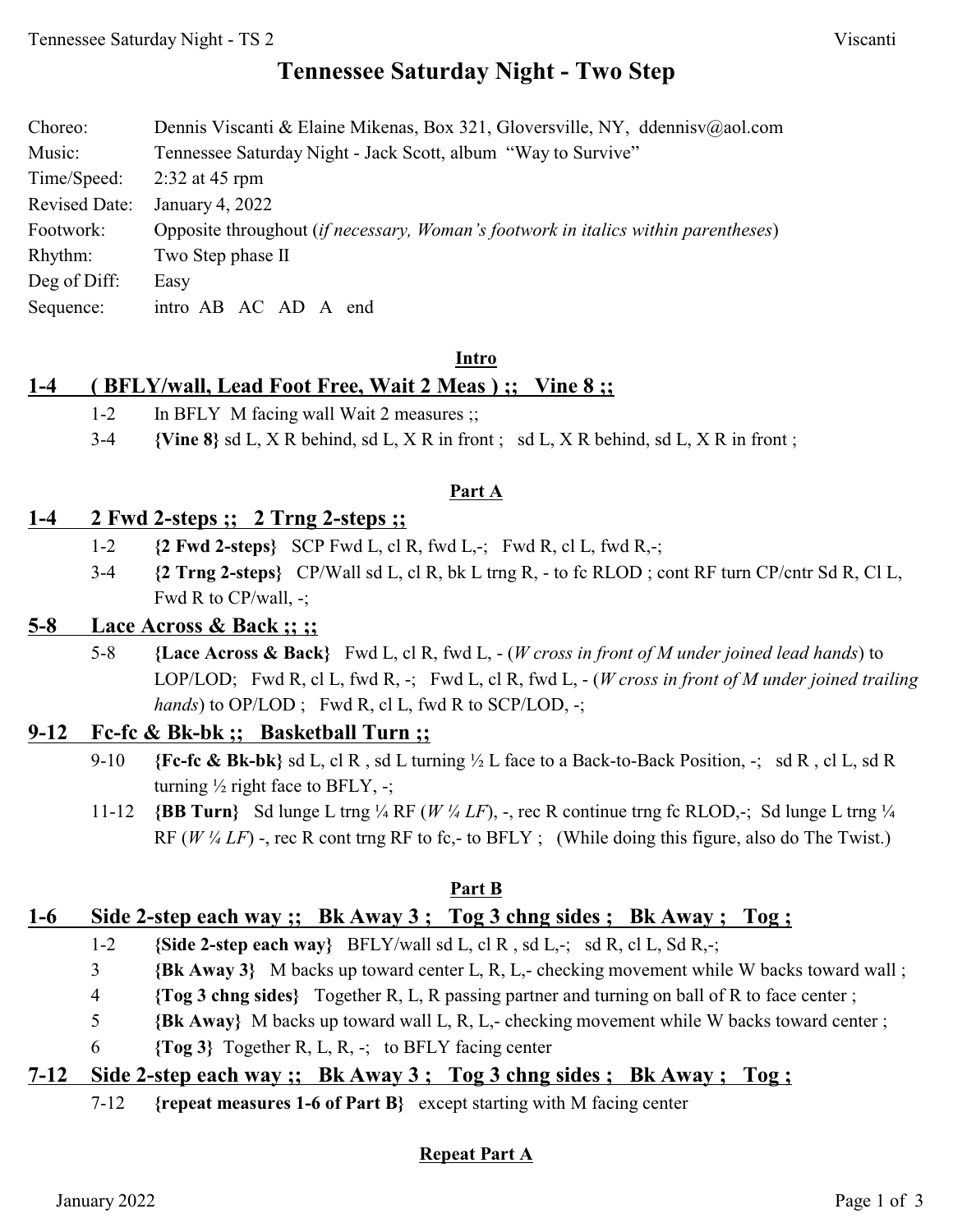### **Part C**

# **1-4 Vine 3 & Tch ; Wrap ; Unwrap ; Change Sides ;**

- 1 **{Vine 3 & Tch}** BFLY sd L, X R behind, sd L, tch R to L ;
- 2 **{Wrap}** maintaining both handholds sd R raising joined lead hands, X L behind as W turns L face under joined hands, sd R as W continue to turn to face LOD bringing lead hands down, tch L to R turning to face LOD standing next to partner ;
- 3 **{Unwrap}** Dropping only lead hands step in place L, R, L, ( *W rolls R face R, L, R to face LOD in open position* ) ;
- 4 **{Chng Sds}** Raising Trailing hands M walks R around W to face RLOD R, L, R, ( *W walks L under joined trailing hands L, R, L, - to face RLOD* )

## **5-8 Vine 3 & Tch ; Wrap ; Unwrap ; Chg Sds ;**

5-8 **{repeat measures 1-4 of Part C}** except starting with M facing center

## **9-12 Side 2-step each way ;; Vine 8 semi ;;**

- 9-10 **{Side 2-step each way}** BFLY/wall sd L, cl R , sd L,-; sd R, cl L, Sd R,-;
- 11-12 **{Vine 8 semi}** sd L, X R behind, sd L, X R in front ; sd L, X R behind, sd L, X R in front ;

### **Repeat Part A**

### **Part D**

## **1-4 Solo Lft Trng Box ;; ;;**

1-4 **{Solo Lft Trng Box}** while maintaining a separation from partner sd L , cl R , fwd L trng ¼ LF to fc LOD in R Shoulder-Shoulder with partner; sd R, cl L, bk R trng  $\frac{1}{4}$  L to fc COH bk to bk with partner; sd L, cl R, fwd L trng ¼ L to fc RLOD in L Shoulder-Shoulder with partner; sd R, cl L, bk R trng  $\frac{1}{4}$  LF to fc wall in closed position;

## **5-8 Broken Box ;; ;;**

5-8 {**Broken Box**} sd L, cl R, fwd L,-; Rk fwd R,-,rec L,-; Sd R, cl L, bk R,-; Rk bk L,-,rec R,-;

## **9-12 Side 2-step each way ;; Vine 8 semi ;;**

- 9-10 **{Side 2-step each way}** same as Part C(9-10)
- 11-12 {**Vine 8 semi**} same as Part C(11-12)

### **Repeat Part A**

### **Ending**

# **1-7 Side 2-step each way ;; Vine 8 ;; Very Slow Basketball Turn ;; Snap Apt ;**

- 1-2 **{Side 2-step each way}** same as Part C(9-10)
- 3-4 {**Vine 8**} same as Part C(11-12)
- 5-6 {**Very Slow BB Turn**} very slow with the music same movement as Part A(11-12)
- 7 {**Snap Apart**} in one movement very quickly step apart with the lead foot while pointing the trailing foot toward partner